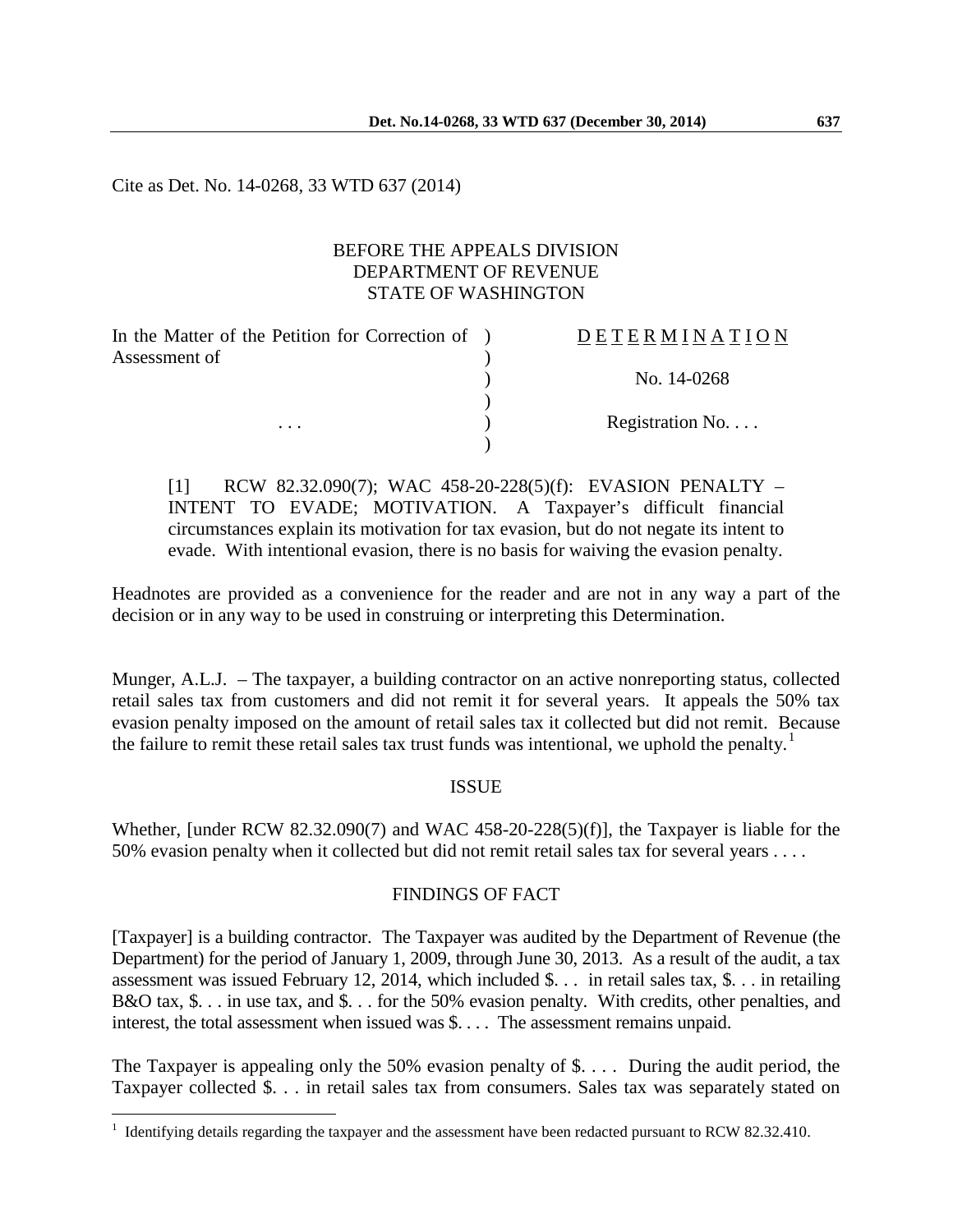299 (almost all) of the invoices issued to Washington customers. The retail sales tax was generally collected at the correct rate.

Prior to the current audit period, on January 4, 2008, Mr. …, the Taxpayer's President, advised the Department that he only performed real estate development/speculative construction, and requested that his tax reporting account be put on a nonreporting status. The Department granted the request. The Taxpayer filed no excise tax returns during the audit period. However, during this period, the Taxpayer engaged in retail construction, and earned more than \$. . . . The Taxpayer also did construction work in Oregon, not at issue here. After January 4, 2008, and until being contacted by the Department's Audit Division, in October of 2012, the Taxpayer did not reactivate his UBI account with the Department.<sup>[2](#page-1-0)</sup>

The Taxpayer's owner explained that the company originally did speculative construction, but that after a 2007 condo project stalled, becoming a 2-3 year legal problem, the company began doing retail construction. During the 2009 through 2012 period, the company did charge and collect retail sales tax. During this period there were times when the company did not have a bookkeeper, and the business was struggling to keep afloat. The President describes that he was not trying to hide the problem, but that the company couldn't afford to pay the tax. As of the above hearing date, he hoped to be able to do so in another 90 days. The owner did not realize how serious the retail sale tax issue was until contacted by the Department.

### ANALYSIS

RCW 82.32.090(7) mandates the imposition of the 50% evasion penalty when "...the department" finds that all or any part of the [tax] deficiency resulted from an intent to evade the tax..." WAC 458-20-228(5)(f) [Rule 228], the Department's administrative rule regarding the evasion penalty states:

 $\overline{a}$ 

<span id="page-1-0"></span><sup>2</sup> RCW 82.32.045(4) and WAC 458-20-101(3) allow the Department to relieve qualifying taxpayers from the requirement to file tax returns. Businesses assigned to this status are not required to file excise tax returns. Businesses retain their Unified Business Identifier (UBI number), and Department's tax registration number, and are considered to be actively doing business in Washington. To qualify for the "active nonreporting" status, all of the following criteria must be met:

The Taxpayer's business activity does not require the collection of retail sales tax.

The business is not required to collect or pay to the Department any other tax or fee which the Department is authorized to collect. This includes the retail sales tax.

Gross proceeds of sales, gross income, or value of products for B&O tax classifications is less than \$28,000 per year.

Persons placed on an active nonreporting status by the department are required to timely notify the department if their business activities do not meet any of the above conditions. These persons will be removed from an active nonreporting status, and must file tax returns and remit appropriate taxes to the department, beginning with the first period in which they do not qualify for an active nonreporting status. The present Taxpayer does not dispute that he did not qualify for the active, nonreporting status during the audit period, nor did it ever contact the Department to disclose its change in business activities to retailing.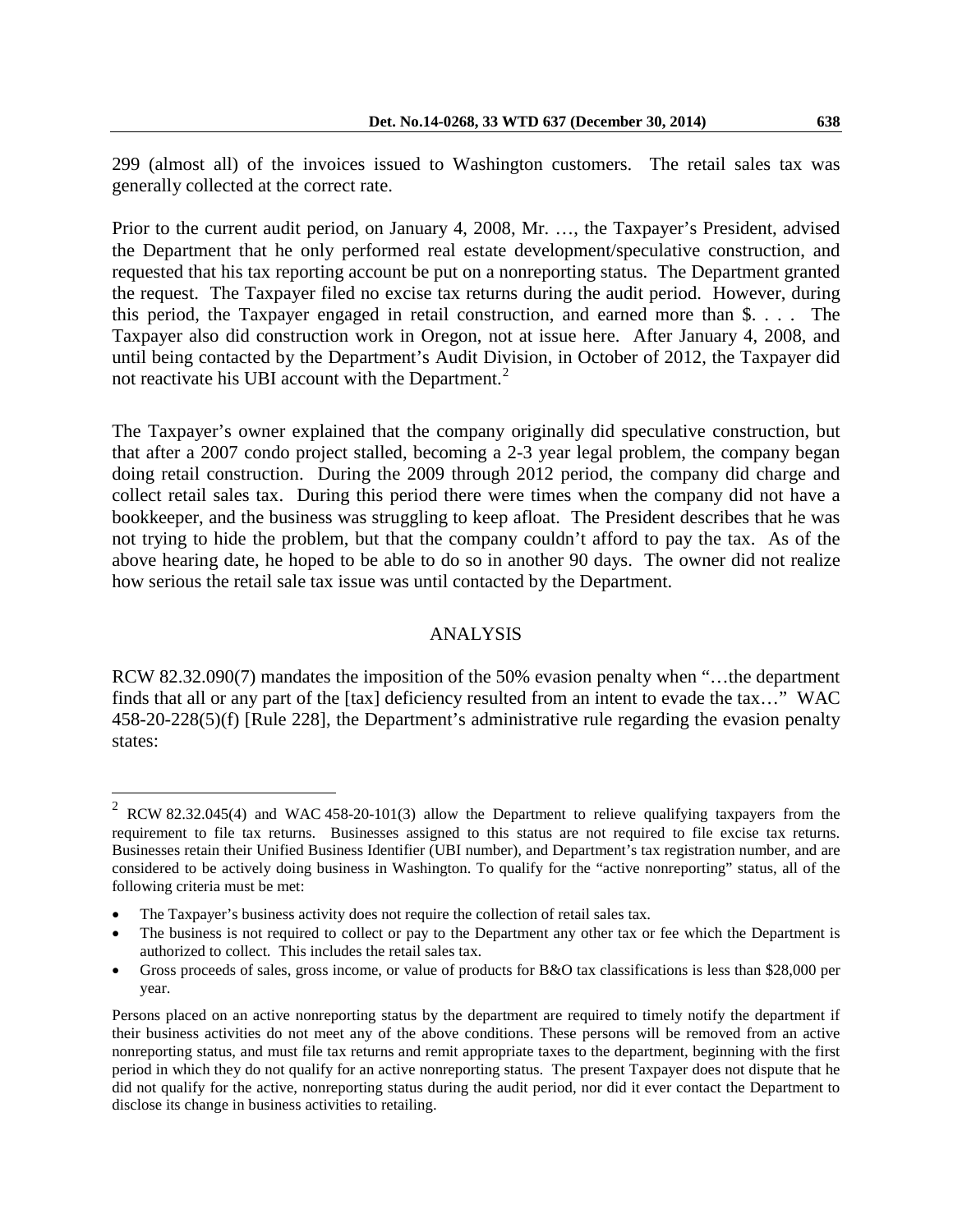(f) **Evasion.** If the department finds that all or any part of the deficiency resulted from an intent to evade the tax due, a penalty of fifty percent of the additional tax found to be due will be added. RCW 82.32.090(7). The evasion penalty is imposed when a taxpayer knows a tax liability is due but attempts to escape detection or payment of the tax liability through deceit, fraud, or other intentional wrongdoing. An intent to evade does not exist where a deficiency is the result of an honest mistake, miscommunication, or the lack of knowledge regarding proper accounting methods. The department has the burden of showing the existence of an intent to evade a tax liability through clear, cogent and convincing evidence.

RCW 82.08.050(2) addresses the additional special responsibilities applying to the collection of retail sales taxes:

(2) The tax required by this chapter, to be collected by the seller, is deemed to be held in trust by the seller until paid to the department. Any seller who appropriates or converts the tax collected to the seller's own use or to any use other than the payment of the tax to the extent that the money required to be collected is not available for payment on the due date as prescribed in this chapter is guilty of a gross misdemeanor.

In Det. No. 04-0098, 23 WTD 331 (2004) we further described this requirement for retail sales tax trust funds in this manner:

A seller, as trustee of retail sales tax funds collected from purchasers, stands in a fiduciary relationship with the state. A trustee owes to the beneficiary of the trust the highest degree of good faith, diligence, loyalty, and integrity; a trustee must act solely in the beneficiary's interest.

With the trust fund requirements in mind, we turn to the standards for application of the evasion penalty. We have held that in order to sustain an assessment of the evasion penalty, the Department must first present evidence of each of the two elements of evasion. By statute, these are that the taxpayer knows a tax liability is due and the taxpayer attempts to escape detection through deceit, fraud, or other intentional wrongdoing.<sup>[3](#page-2-0)</sup> The burden is on the Department to prove the existence of these elements. In order to meet this burden, the evasion must be shown by "clear, cogent, and convincing evidence." Rule 228(5)(f). Mere suspicion of intent to evade is not enough to meet this burden. Det. No. 90-314, 10 WTD (1990); Det. No. 04-0098, 23 WTD 331 (2004).

In upholding an assessment of the evasion penalty, we must find that the taxpayer acted with intent. For this purpose, DOR must show that the taxpayer acted with the specific purpose of escaping a tax liability which the taxpayer knew to exist. "The intent with which an act is done is a mental process, and as such generally remains hidden within the mind where it is conceived, and is rarely, if ever, susceptible of proof by direct evidence." However, intent may be inferred or gathered from the outward manifestations, by the words or acts of the person entertaining it, and the facts or circumstances surrounding [the alleged offense]." *State v. Gaul*, 88 Wash. 295,

 $\overline{a}$ 

<span id="page-2-0"></span><sup>3</sup> *See also* WAC 458-20-230(4).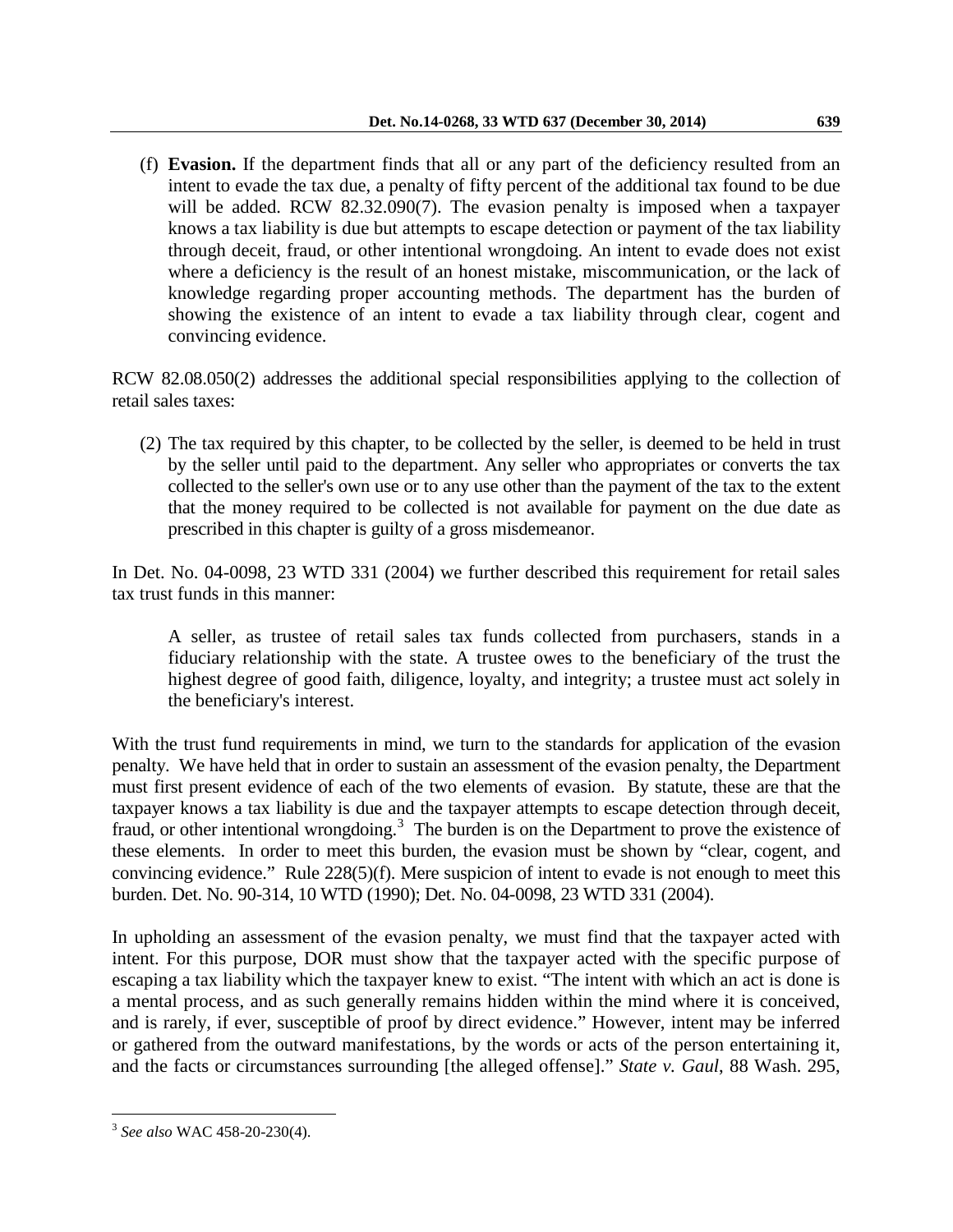152 P. 1029 (1915); *see also* Det. No. 99-049, 20 WTD 136 (2001), Det. No. 99-141, 19 WTD 638 (2000), and Det. No. 87-188, 3 WTD 219 (1987).

Intent to evade does not exist where a tax deficiency was due to an honest mistake, an unsuccessful attempt at legitimate tax avoidance, inefficiency, or ignorance of proper accounting methods. Even gross negligence will not rise to the level of intent to evade. There must be proof of a deliberate attempt on the part of the taxpayer to evade a tax liability. *Id*.; Det. No. 92-133, 12 WTD 171 (1992); Det. No. 98-120, 18 WTD 132 (1999).

Although not controlling, the penalty is usually assessed where the taxpayer is or should be knowledgeable of tax laws, based on business or tax experience. Det. No. 87-273, 4 WTD 41 (1987). Business experience tends to undercut or negate the possibility that a taxpayer was unaware that it was required to report and pay taxes.

Once the Department has clearly demonstrated the existence of each of the elements of evasion, a burden of production is imposed on the taxpayer to come forward with evidence of honest mistake, ignorance of the law, negligence, or some other fact which tends to rebut the Department's evidence. Mere subjective and self-serving statements by the taxpayer regarding intent, without more, are insufficient to meet this burden of production. Any evidence presented by the taxpayer must be weighed against that presented by the Department. Because the burden placed on the taxpayer is one of production only, the burden of proof as to evasion still rests with the Department. The evidence of evasion presented by the Department when viewed alone, or along with the taxpayer's evidence, must weigh heavily in favor of upholding the assessment.

In Det. No. 04-0098, 23 WTD 331 (2004) we considered circumstances similar to the ones in the present appeal:

In Taxpayer's case, Taxpayer concedes he knew payment of a tax liability was due, and he deliberately did not file tax returns because he intended to defer payment of the taxes until his financial situation improved. We find these undisputed facts are clear, cogent and convincing evidence showing evasion. The law does not require DOR to prove that Taxpayer intended to forever evade payment. Even if a taxpayer intends to evade payment only on a temporary basis, the taxpayer is subject to the evasion penalty. Det. No. 91-173, 11 WTD 215 (1991).

In that case we also noted that the "Taxpayer's mistake or ignorance was not about whether he was required to report and pay taxes, but rather about the amount of the penalty he was incurring for his deliberate failure to report and pay."

In two other determinations we have also addressed the issue of distinguishing between a Taxpayer's intent as contrasted with motivation. In Det. No. 99-141, 19 WTD 638 (2000) we stated that "…the *motivation* for filing the false returns, *i.e.* financial difficulties brought on by poor health, is not a defense to the RCW 82.32.090(5) evasion penalty. [19 WTD 638 (emphasis added).] In Det. No. 97-134R, 18 WTD 163 (1998) we again stated that: "The expense of the taxpayer's drug addiction may have provided the motivation for the tax evasion, but no evidence has been provided that shows he was unable to form the intent to evade taxes." In this later